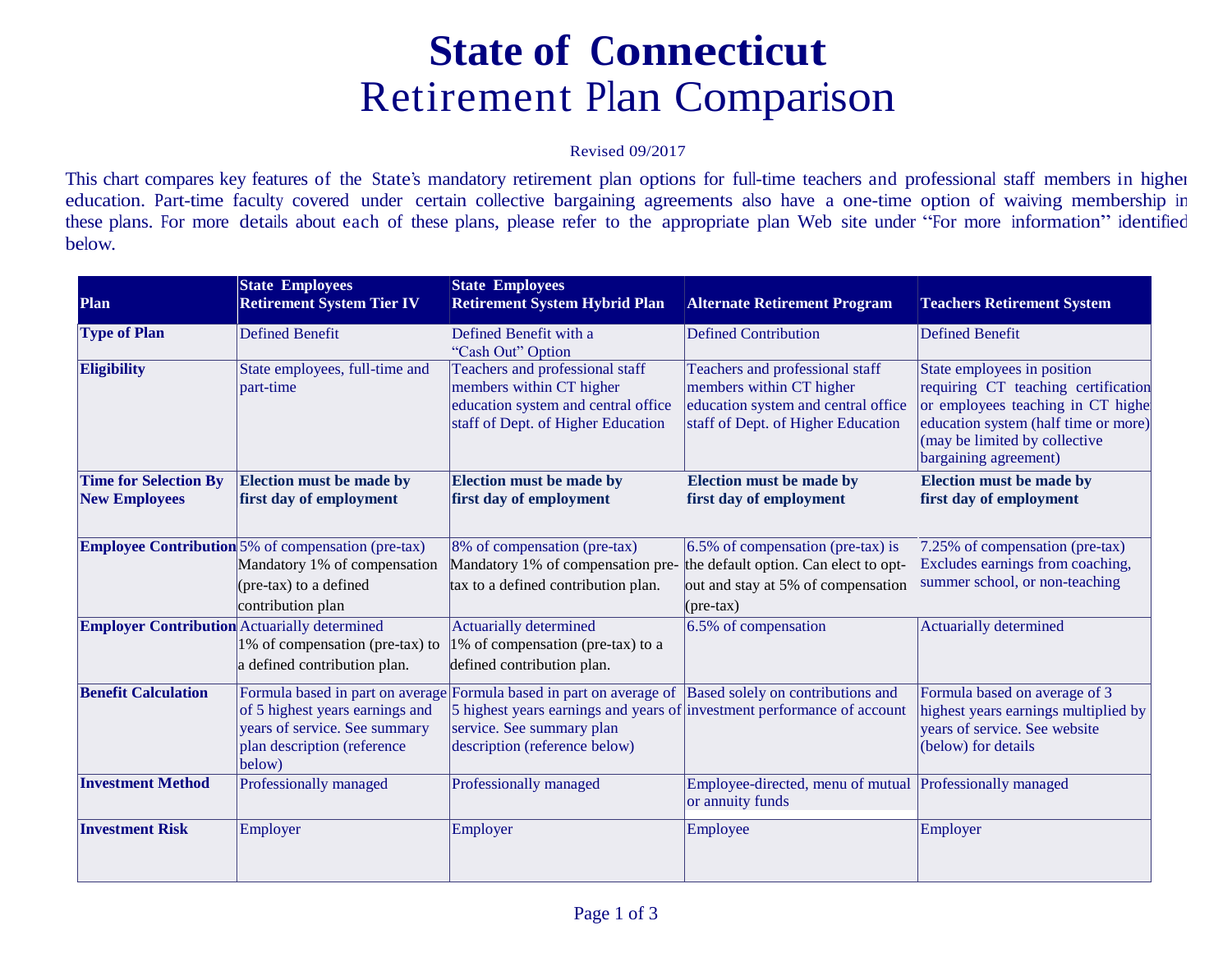# **State of Connecticut** Retirement Plan Comparison

### Revised 09/2017

This chart compares key features of the State's mandatory retirement plan options for full-time teachers and professional staff members in higher education. Part-time faculty covered under certain collective bargaining agreements also have a one-time option of waiving membership in these plans. For more details about each of these plans, please refer to the appropriate plan Web site under "For more information" identified below.

| <b>Plan</b>                                       | <b>State Employees</b><br><b>Retirement System Tier IV</b>                                                                                       | <b>State Employees</b><br><b>Retirement System Hybrid Plan</b>                          | <b>Alternate Retirement Program</b>                                                                                   | <b>Teachers Retirement System</b>                            |
|---------------------------------------------------|--------------------------------------------------------------------------------------------------------------------------------------------------|-----------------------------------------------------------------------------------------|-----------------------------------------------------------------------------------------------------------------------|--------------------------------------------------------------|
| <b>Earliest Benefit</b><br><b>Eligibility</b>     |                                                                                                                                                  | Age $58 + 10$ years vesting service Age $58 + 10$ years vesting service                 | Age 55 (applies to employees with $5/20$ years of service (15 in CT), age<br>or more years of participation)          | 55<br>25 years of service $(20 \text{ in } CT)$ , any<br>age |
| <b>Normal Retirement</b>                          | Age 63, 25 years vesting service                                                                                                                 | Age 63, 25 years vesting service                                                        | Age $65$                                                                                                              | Age $60 + 20$ years of CT service                            |
| Age                                               | Age 65, 10 years vesting service                                                                                                                 | Age 65, 10 years vesting service                                                        |                                                                                                                       | 35 years service (25 in CT), any age                         |
| <b>Disability Retirement</b>                      | Yes, at any time for<br>service-related disability, need 10 disability, need 10 years vesting<br>years vesting service if not<br>service-related | Yes, at any time for service-related<br>service if not service-related                  | No, employer-provided disability<br>insurance policies may continue<br>13% contributions to plan during<br>disability | Yes, disability allowance available                          |
| <b>Minimum Vesting</b><br><b>Period</b>           | 10 years vesting service                                                                                                                         | 10 years vesting service                                                                | None                                                                                                                  | 10 years CT service                                          |
| <b>Benefit Form</b>                               | Lifetime monthly benefit<br>payment                                                                                                              | Lifetime monthly benefit payment<br><b>OR</b><br>One-time lump sum "cash out"<br>option | Flexible (lump sum, periodic, or<br>monthly payment)                                                                  | Monthly benefit payment                                      |
| <b>Cost of Living</b><br><b>Adjustments</b>       | Yes                                                                                                                                              | Yes, if elect lifetime monthly<br>benefit payment                                       | Not applicable                                                                                                        | Yes                                                          |
| Can employee make<br>additional<br>contributions? | No                                                                                                                                               | No                                                                                      | No                                                                                                                    | Yes, into Voluntary Account<br>(after tax only)              |